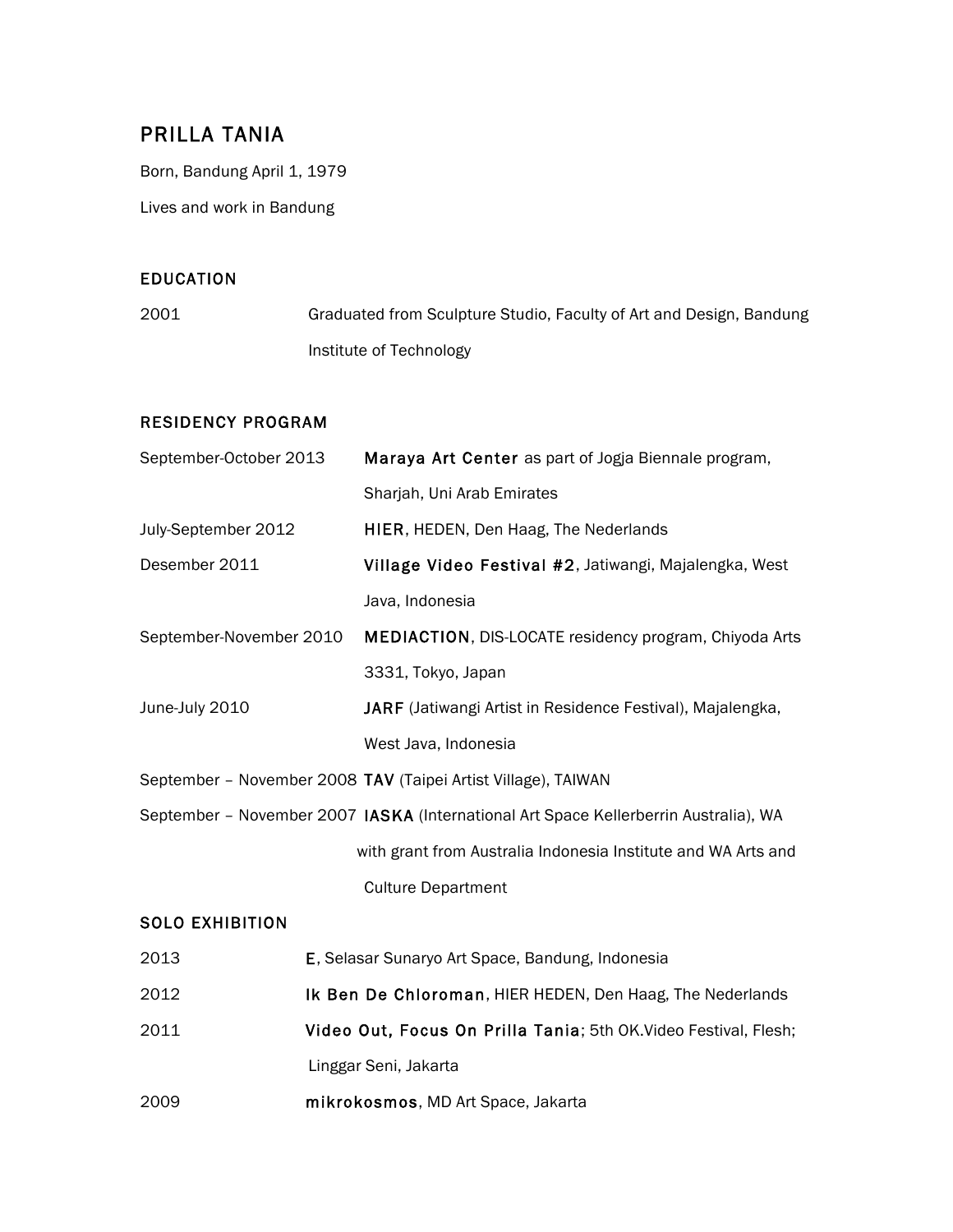# 2008 tanah di dasar samudera, Cemara 6 Gallery, Jakarta 2005 watching me watching you watching me, Room#1, Bandung 2003 Phiruku, CCF Bandung

# GROUP EXHIBITION

2014

Screening Programs PROJECT 35 Volume 2, Platform3, Bandung, Indonesia

# 2013

Gambar Idoep, Galeri Semarang, Indonesia

Not A Dead End, Jogja Biennale XII, Jogja National Museum, Yogyakarta, Indonesia

Apa Kabar Indonesia, Indonesia-South Korea 40 years Diplomatic Relationship, LOTTE

Avenue, Kuningan Jakarta, Indonesia

Crossing Contemporary Culture, MiFa, Melbourne, Australia

#### 2012

Inside The Moment, Crane Arts, Philadenphia, USA

Drift, Ruang Rupa, Jakarta, Indonesia

Manifesto#3, Galeri Nasional, Jakarta, Indonesia

The Fountain Of Lamneth, Gajah Gallery, Singapore

Bandung Contemporary Art Award #2, Lawangwangi Art and Science Estate, Bandung, Indonesia

#### 2011

WE ARE MOVING: Fundraising Exhibition, PLATFORM3, Bandung, Indonesia

"Flight for Light: Indonesian Art and Religiousity", ART 1 New Museum and Art

Space, Jakarta,

Indonesia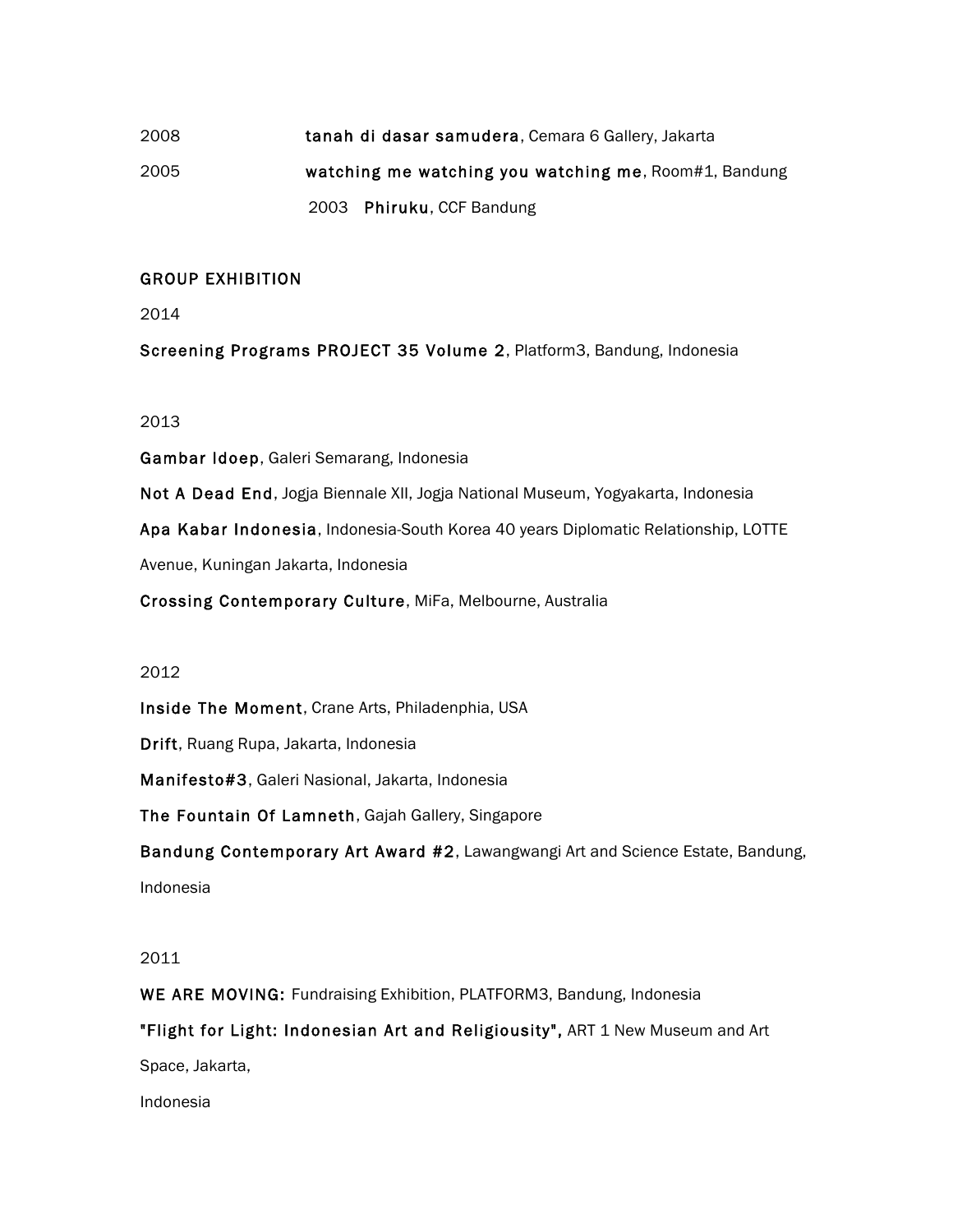"[in]corporeal, OK!Video-Flesh, Galeri Nasional, Jakarta, Indonesia

"Membajak TV", Galeri Salihara, Jakarta, Indonesia

Contemporary Landscape, Lawangwangi Art and Science Estate, Bandung, Indonesia archiveAID 2011, a fundraising event for IVAA (Indonesian Visual Art Archive) and Pustaka Selasar, Jakarta Art District, Indonesia

influx, Galeri Cipta II, Taman Ismail Marzuki, Jakarta, Indonesia

Close The Gap: Indonesian Art Today, MIFA, Melbourne, Australia

#### 2010

DECOMPRESSION#10, Ruru and Friends, Galeri Nasional, Jakarta, Indonesia Contemporary Art Indonesia-ID, Kunstraum Kreuzberg/Bethanien, Berlin, Germany MEDIACTION, Chiyoda Arts 3331, Tokyo, Japan Eattoipa, Taiwan International Video Art Exhibition, Hong Gah Museum, Taipei, Taiwan Shopping, Nadi Gallery, Jakarta Art District, Jakarta, Indonesia Nu Substance: The Loss of The Real, Selasar Sunaryo Art Space, Bandung , Indonesia Lihat! Video art from Indonesia, Jesús Gallardo, León, Mexico n.b.k. Video-Forum, Neuer Berliner Kunstverein, Berlin, Germany Magainin, Jakarta Art District, Jakarta, Indonesia Halimun, Lawangwangi Art and Science Estate, Bandung, Indonesia

#### 2009

Beyond The Dutch, Centraal Museum Utrecht, The Netherlands Very Fun Park, Fubon Art Foundation Taipei, Taiwan. ligne a ligne, Indonesian National Gallery, Jakarta. Hybridization, North Art Space, Ancol-Jakarta, Indonesia Bandung Art Now, Indonesian National Gallery, Jakarta, Indonesia Jakarta Biennale, Fluid Zones, Indonesian National Gallery, Jakarta with VideoBabes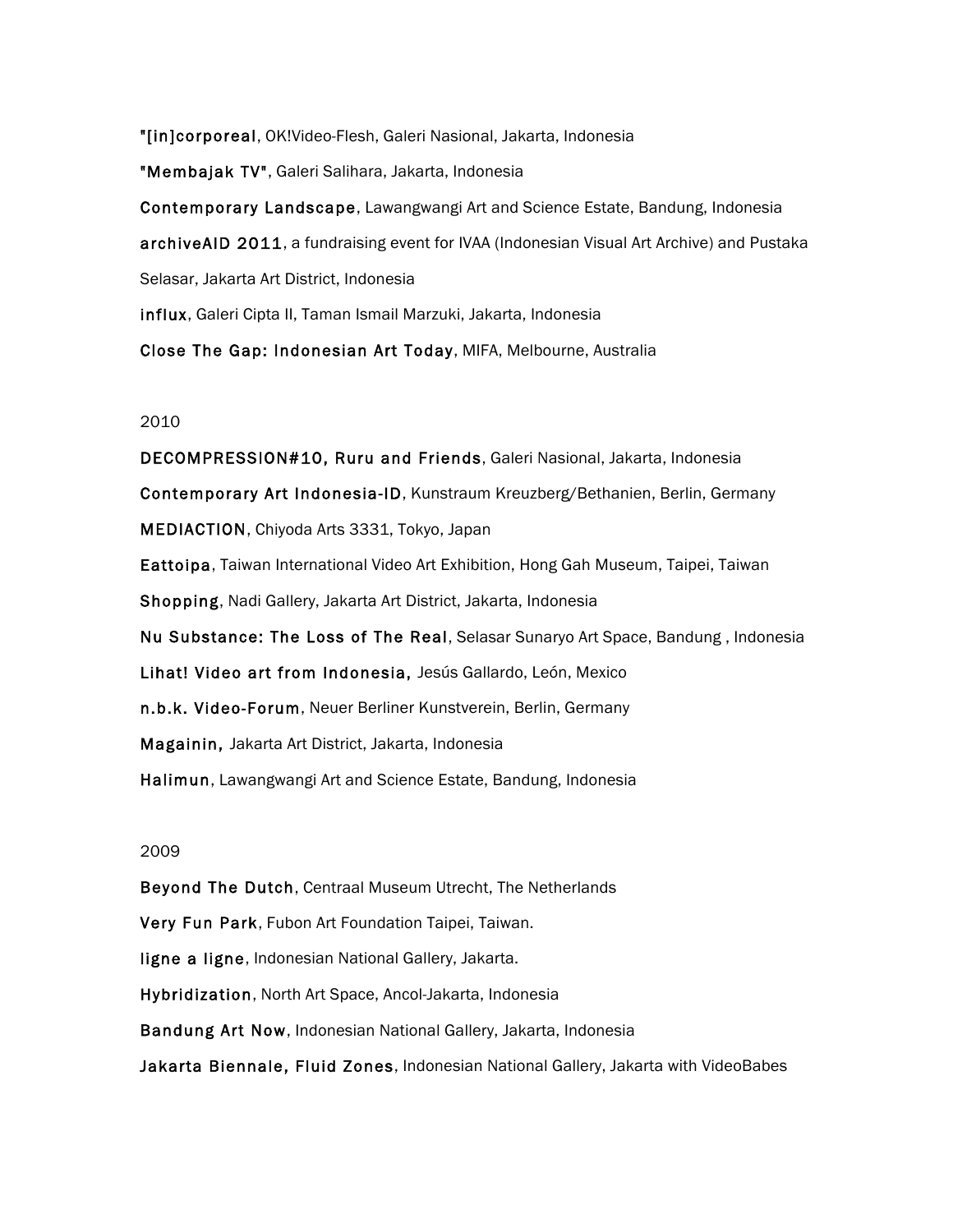#### 2008

Deer Andry, tribute to Andry Mochamad, S14 Bandung.

ZE HUI LAI, Taipei Artist Village, Taipei, Taiwan

10th Year Anniversary of Selasar Sunaryo Art Space, Selasar Sunaryo Art Space,

Bandung with VideoBabes

Konsumsi atau Mati, Byar Creative Industry, Semarang, Indonesia

Ruang dalam Hitam Putih, S14, Bandung

MANIFESTO, Indonesian National Gallery, Jakarta

The Past, The Forgotten, Singapore National Museum, Singapore

#### 2007

Beyond the Boundary, IASKA (International Art Space Kellerberrin Australia), Kellerberrin, Australia

The Past, The Forgotten, Bizart, Shanghai, China; Rumah Seni Yaitu, Semarang; Erasmushuis, Jakarta; Rumah Seni Cemeti, Yogyakarta; The Netherlands Institute of War Documenation(NIOD), Amsterdam; Artotek, Den Haag, The Netherlands

Intimate Distance, Indonesian Women Arists, Indoesian National Gallery, Jakarta with VideoBabes

Imagining Asia, 22<sup>nd</sup> Asian International Art Exhibition, Selasar Sunaryo Art Space,

Bandung

OK VIDEO MILITIA, Jakarta International Video Festival, Indonesian National Gallery, Jakarta

#### 2006

Launching and Open House of 12<sup>th</sup> Button, Bandung.

Jakarta Biennale, Beyond, Cipta II Gallery, Taman Ismail Marzuki, Jakarta.

Bandung-Singapore displacement project, Recurring Spaces,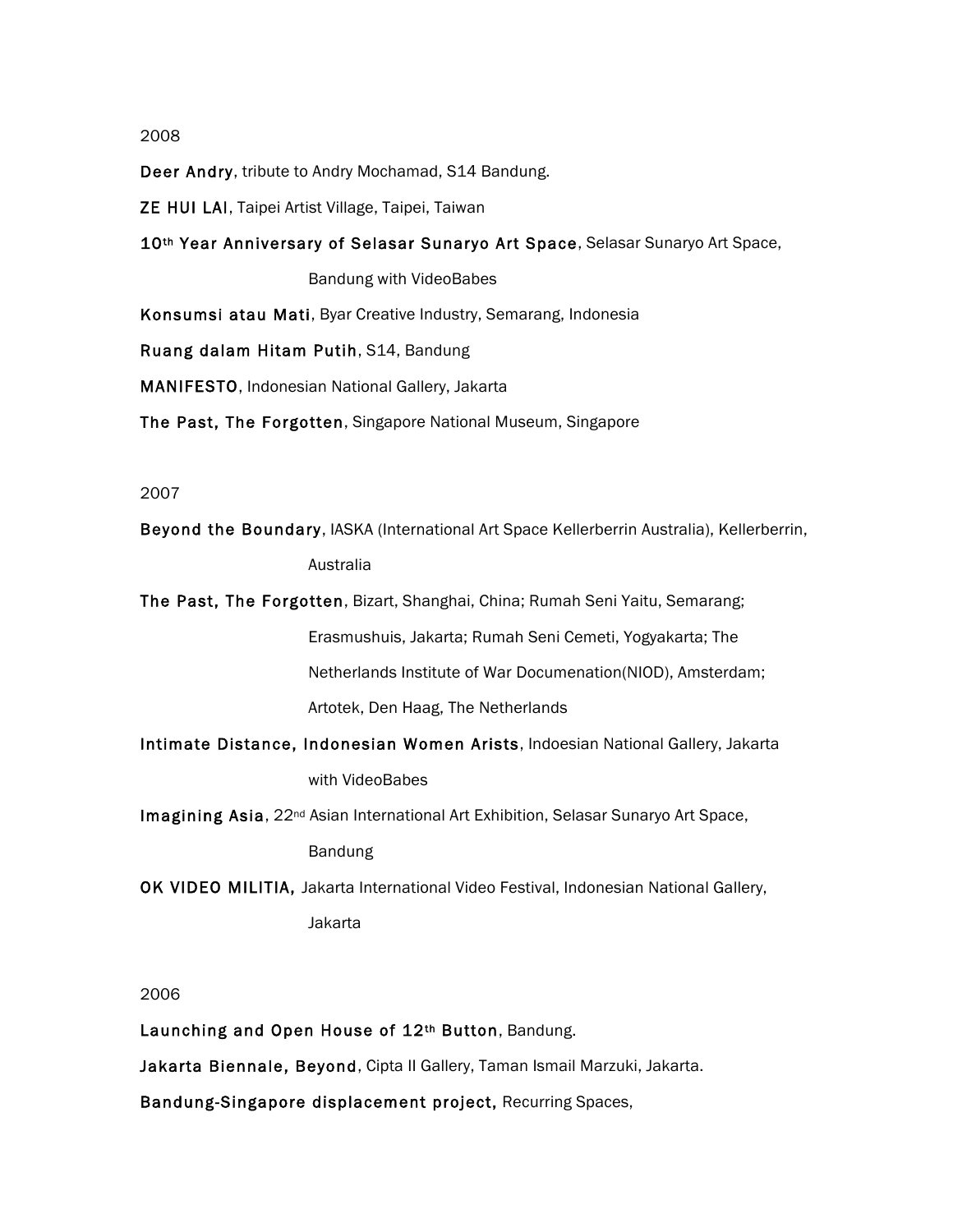Passing on Distance, Base Gallery, Tokyo.

Fraicheur de vivre public art project in Trans Jakarta stations, Jakarta

Wedding Circle, Gang Festival, Sydney with VideoBabes

#### 2005

OK VIDEO Subversion, Indonesian National Gallery, Jakarta, with Rani Ravenina Vague, CCF, Jakarta Passing on Distance, Gallery NAF, Nagoya, Japan Imagining Bandung, Soemardja Gallery, Bandung Displaced Spaces, Selasar Sunaryo Art Space, Bandung Insomnia Project, Institute of Contemporary Art, London with VideoBabes

# 2004

untitled, Soemardja Gallery, Bandung After Party, Common Room, Bandung Premiere Vue, Passage de Retz, Paris, France Mediabaru@egroups, Lontar Gallery, Jakarta Beyond Panopticon, Bandung Electronic City, Bandung

# 2003

Childhood Object, Cemara Gallery, Jakarta Seductive, Boys Don't Cry, Rumah Seni Cemeti, Yogyakarta; Ruang Rupa, Jakarta

#### 2001

Message of Medium, Nu Art Gallery, Bandung